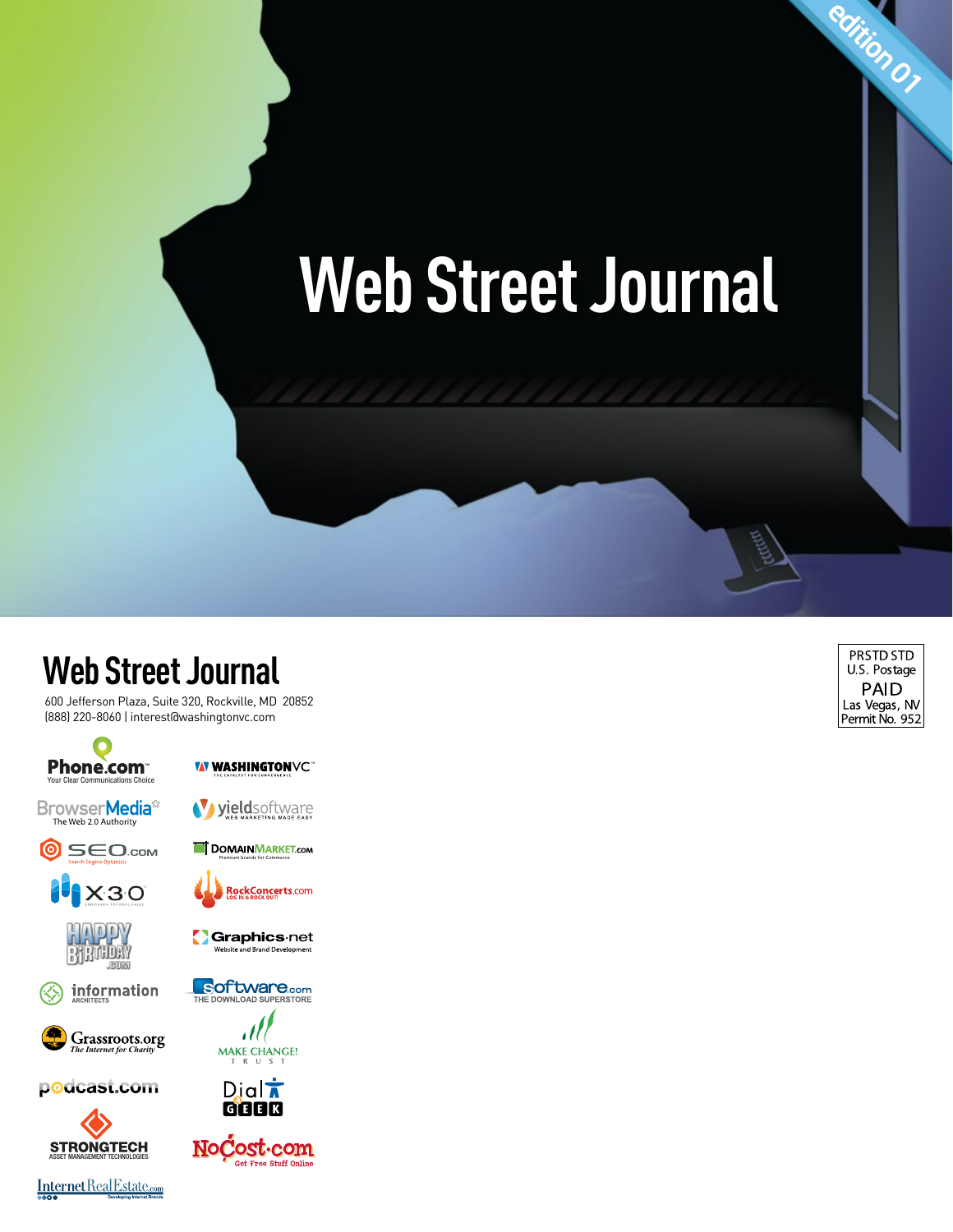# > edition 01 **Web Street Journal**

NOT AFFILIATED WITH THE WALL STREET JOURNAL

## Apple Convergence

**///////////////////////////////////////////////////////////////////////////////////////////////////////////////////////////////////////////////////**

### *by Michael Mann*

**Until recently, I didn't have much of an affinity for Apple, other than for Steve Jobs himself. I thought my coworkers spent too much on their boxes, I didn't like the hype, and I thought the graphics on my PC were just fine. I have never used a Mac or studied much about it, just press releases and hype.**  

But I am big on convergence, as you can see by WashingtonVC's Internet vision: www.washingtonvc.com/vision/.

Anyhow, I finally realize that Jobs positioned Apple to be the all round preferred hardware provider for the future of technology (a nice position). For me, "convergence" is the future of technology. Steve has it down regarding consumer electronics and PC related devices. Jobs' strategy will disintermediate dozens of large wannabe leaders.

The exciting part is how it all subtly, but powerfully, comes together. First of all, the PC or Mac can download any multimedia, including anything made by consumers worldwide just minutes after production. Each piece of content is easily indexed on your own PC and online, given the appropriate tagging.

Next, Apple created the iPod, which is mostly a hard drive and display with full multimedia capacity and an easy, user-friendly interface. Obviously a popular invention. Now Apple has launched the iPhone. Given we bought Phone.com, even before they came up with iPhone, I am a big believer and promoter of NextGen and VoIP telecom, which is naturally convergent with many other Internet connected apps.

Apple then announced the iTV, an obvious product to go within their array. This is when I realized how it all came together and how advanced they are. The beauty of this strategy is that in the future, a TV, Phone, iPod and PC will be almost indistinguishable, besides the ala carte features chosen, the display size and placement.

The iTV can wirelessly beam the very same content to the iPhone with ease, which can also beam the same content to another enabled device like the iPod or PC, and back and forth with no loss of data integrity. They are interchangeable and therefore convergent--as it should be--and not coincidentally just like WashingtonVC's service strategy.

Apple also opened up the content flow by creating iTunes, an easy way for publishers to



deliver bits of licensed content and collect fees. Obviously a good idea. You should realize that they will try to open up licensed online television distribution too--another thing I'm a huge fan of. In other words, you will log in and download the shows you want easily and legally.

iTunes, iTV and others will continue to leverage the opportunity to fill technology applications with uploaded user controlled content like YouTube. Apple will also make all applications user-friendly, I'm sure, and allow most of the content pieces to be easily managed and altered, be they TV shows, phone calls, or rock concerts.

This is why I am suddenly a fan of Apple. Maybe it's a good time to review the stock valuation again.

#### **Peace**

**Michael Mann** | michael@grassroots.net www.michaelmann.com

### WashingtonVC About Us

**WashingtonVC's goal** is to change the world for the better by developing cutting edge technologies; sharing ever-evolving best practices with

other businesses and charities; building and selling profitable companies; and perpetually financing additional innovative work for profit and charity. We are currently invested in more than a dozen high quality technology companies, which include several of the world's best Internet brands. Each of our companies combines a unique and powerful business model with strong, independent operators. At the same time, the companies leverage many advantages from their affiliation with WashingtonVC and each other.

WashingtonVC was founded by entrepreneur and philanthropist Michael Mann. We own and help operate businesses that are working in the fastest

> growing and most innovative technology areas, which is why most of our assets are electronic, Internet-centric and ultimately downloadable. Digital services are extensively scalable and efficient, therefore, providing our companies with the opportunity to grow big, fast

### **WASHINGTONVC**

interest@washingtonvc.com (888) 220-8060 | www.washingtonvc.com

### **WASHINGTONVC.COM**



### **The mission of Grassroots.org is**

**to serve as a catalyst for positive social change by leveraging modern technologies and business best practices. Grassroots.org spreads important social information via our network of socially focused web sites, while also providing non-profit organizations with free, valuable resources to increase their efficiency and productivity**

**Angela Siefer** | angela@grassroots.org (614) 441-9537 | www.grassroots.org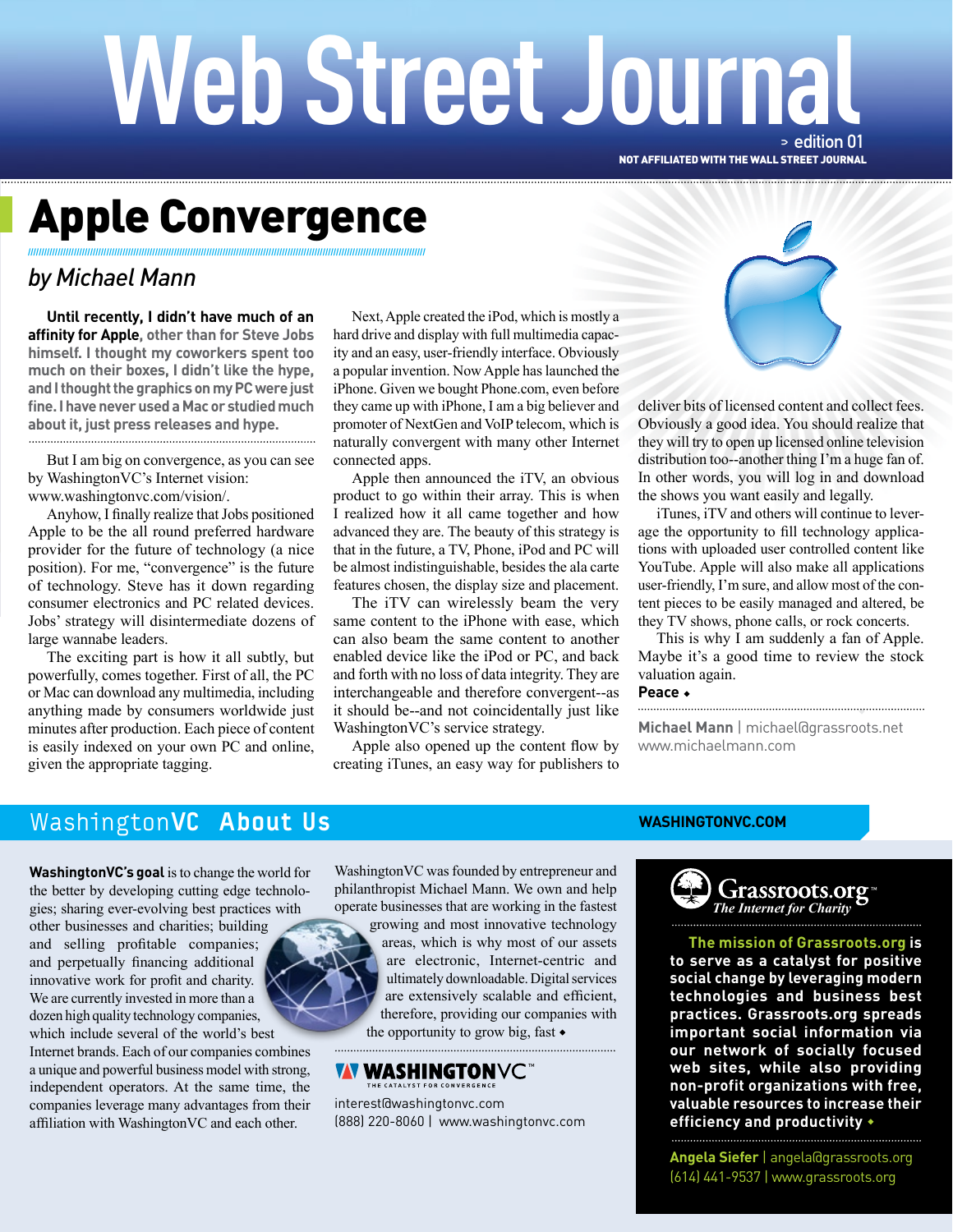### Case study Graphics.net

#### Client SEO.com, logo design.

Challenge To design a logo for a high-profile business and domain name, SEO.com. Clients come to SEO.com because they want to be ranked high on search engines, like Google, when users search with specific keywords and phrases. In order to help position SEO.com among the elite of emerging Internet companies, their logo needed to reflect the professionalism of their high-end search optimization and pay-per-click (PPC) services.

**Strategy** In our review of search engineoptimization firms, we discovered a complex industry full of jargon and geek-speak that often needs an explanation. Our strategy was to create an extra sense of simplicity and trustworthiness in the SEO.com brand by focusing on the rational and functional aspect of their industry.

Creative development and site execution After a few rounds of creative work, we decided to focus on two main themes: 1) the technical aspect of the services that SEO.com provides



and 2) the focusing, or targeting, that they specifically perform for their clients. To address the "focus" theme we opted for a simple target symbol; subsequently, we encapsulated the target with a simple hexagon (nut) shape to address the mechanical aspect of SEO. The typeface accompanying the mark is a customized font, which is approachable yet technologically hip. Results The result is a memorable logo that exhibits a simple, modern look

**For more information on SEO.com's services:** contact@seo.com | (800) 980-7864 www.seo.com

### How to Make Powerpoint Scream

**///////////////////////////////////////////////////////////////////////////////////////////////////////////**

### *by Danno*

**When you ask any designer** worth a salt to work with PowerPoint (or any Microsoft software, for that matter), they usually cringe. After all, professional creative types who consider software by Adobe to be the tools of choice are bound to scoff when presented with the watered down, wizard-laden offerings that make up MS Office. However, when WashingtonVC wanted to strengthen their branding efforts, we stepped up to the challenge by making PowerPoint scream.

One of the design briefs was to raise the bar on their PowerPoint presentation—and simultaneously port that presentation over to a web-friendly Flash version.

Our flash designer, Mike Wasiak ("Waz") had the task of testing PowerPoint and pushing it to the limit, which allowed us to find what technical constraints we'd be working with and where we could make WashingtonVC's web site excel.

After much perseverance by Waz, and eventual victories, we created a PowerPoint presentation



that uses good-looking digital video, vectorbased flash animation and slide layouts--taking PowerPoint to a completely new level  $\bullet$ **Check out the web-based flash version of this presentation for yourself:** www.washingtonvc.com/presentation

### Graphics.net Website and Brand Development

**Danno Vivarelli** | Danno@graphics.net (250) 359-8029 | www.graphics.net

**Make Millions and Make Change!** *Strategies For Success* **DOWNLOAD FREE EBOOK FROM www.knowledgeispower.org**

domains, obscene domains, or random TLDs (top-level domains, like .tv, .info, .biz,

.ws, .cm, and the like). Nor will you find any of the typical mistakes made by competing domain markets, which are often rife with overvalued domains and inexperienced speculators. At DomainMarket.com, buyers will find an efficient, trustworthy marketplace for the purchase of premium brands for their emerging businesses. Every quarter, Web Street Journal will highlight some of the domain names available  $\bullet$ 

**interest@domainmarket.com (800)223-9195** | **www.domainmarket.com** 

## domains *for sale*

| POINTCLICK.COM            |
|---------------------------|
| <b>GETAREALJOB.COM</b>    |
| THELIMELIGHT.COM          |
| MARKETBUZZ.COM            |
| <b>PERSONALTAXES.COM</b>  |
| PUBLICACCOUNTING.COM      |
| <b>SPORTSDRINKS.COM</b>   |
| <b>TASTY.COM</b>          |
| WEBGAMING.COM             |
| <b>LAWENFORCERS.COM</b>   |
| <b>MILITARYPRIDE.COM</b>  |
| NEWMEDICINE.COM           |
| MAGICMARKETING.COM        |
| <b>HIGHDEFTV.COM</b>      |
| ROCKRADIO.COM             |
| GENERALCONTRACTING.COM    |
| SPORTSBUFFS.COM           |
| <b>JAVADEVELOPERS.COM</b> |
| VOICEMESSAGING.COM        |
| <b>GETWILD.COM</b>        |
|                           |



DomainMarket.com is an online market for the immediate purchase and sale of premium domain names. Leaders from the Internet domain industry have gathered some of the best, unused dot-com assets from our community and are making them available for immediate sale at a fair price, which accurately reflects their true value. Only names that pass the stringent qualifications of world-class domain experts are sold on DomainMarket.com. You will not find valueless domains, overpriced